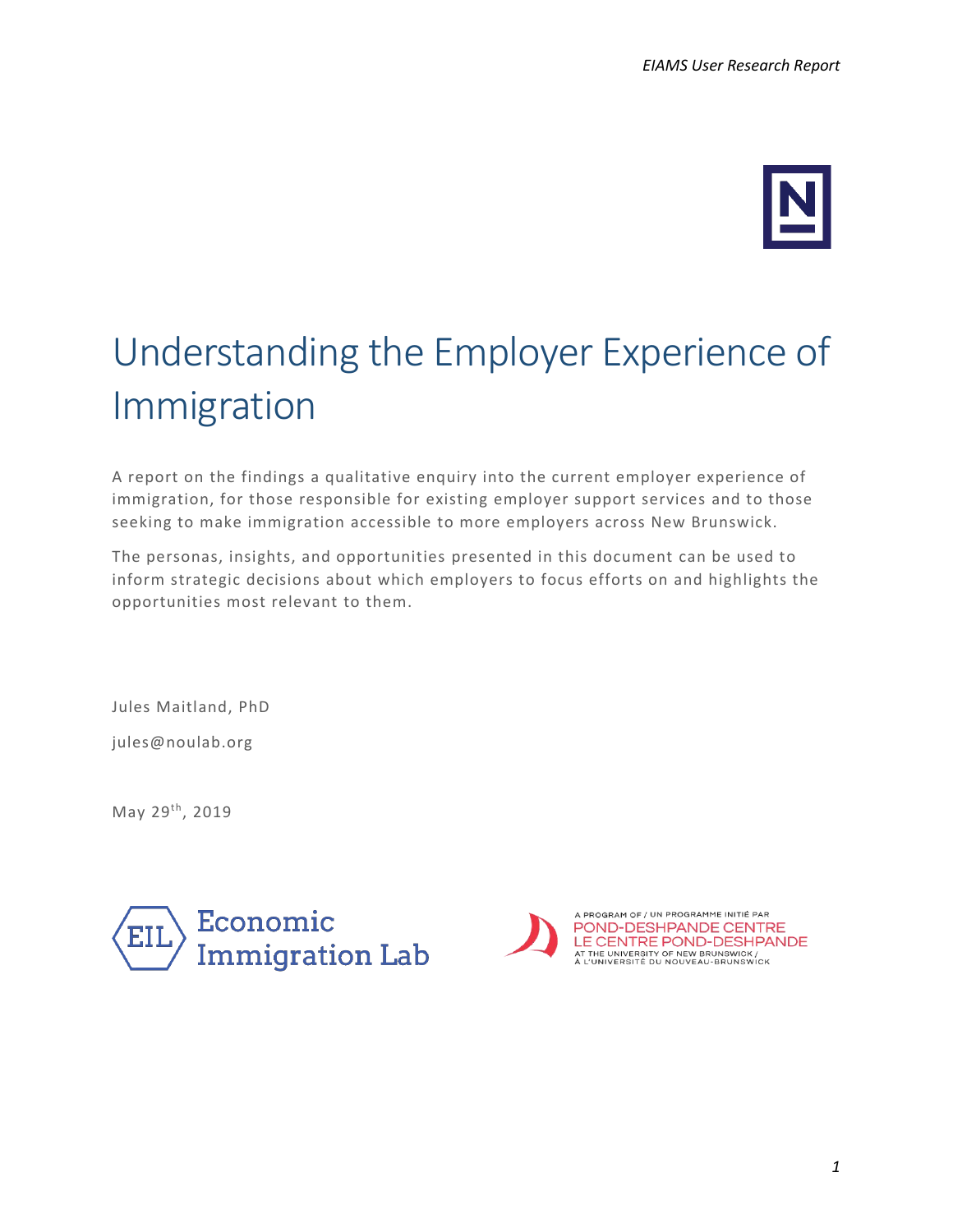### Executive Summary

This document presents the findings of a qualitative enquiry into the current employer experience of immigration. The contents will be of interest to those responsible for existing employer support services, and to those seeking to make immigration accessible to more employers across New Brunswick.

Interviews with nine New Brunswick employers highlight three key attributes that appear to characterise employers and impact their experience of immigration:

- Their **level of engagement** with immigration: employers were either on a continuum of engagement (from first-time to super user) or were disengaged (having stalled or paused immigration efforts). Those who disengaged cited the intrusiveness of the designation process and/or the incompatibility of immigration timelines with their hiring needs.
- The nature of their company's **hiring needs**: immigration appears to be a more viable hiring strategy for companies with predictable hiring needs, than employers who cannot predict the exact skillset or timing and duration of the vacancies (e.g., contract trades, specialist consulting).
- Their **peer support network**: employers who were most actively engaged with immigration also had the strongest peer support networks, both internally (from colleagues who assisted with forecasting, recruitment, and settlement) and externally (with established relationships with settlement agencies, government departments *and* others with experience of immigration).

An additional element of the employers' experience of immigration was their **initial exposure** to immigration. The majority of employers were initially exposed via *unintentional immigrant hires*, when internationally educated students or newcomers applied for general job postings. The success of these unintentional hires motivated the employers to intentionally adopt immigration as a hiring strategy.

#### **Three employer archetypes were observed**:

- 1. **Stalled immigration champions:** those who believe in the benefit of immigration as a recruitment strategy but who "can't make it work" for his company.
- 2. **Hopeful first timers:** those who are early in the process of hiring/settling intentional immigrant hires and are simultaneously optimistic and anxious about international hiring as a recruitment strategy.
- 3. **Strategic super users:** those who consider immigration to be a core recruitment strategy. Feels well supported by internal team, and strong relationship with govt and settlement agencies.

Key insights gathered point to immigration challenges *and* enablers serve as opportunities for additional innovation in the space of employer support.

| <b>Challenges</b>                       | Leverage points               |
|-----------------------------------------|-------------------------------|
| Unpredictable hiring needs and cycles   | Lessons learned               |
| Administrative over head of immigration | Social capital                |
| Amplified hiring risks                  | Immigration champions         |
| Burden of settlement                    | Unintentional immigrant hires |
| AIPP cold calls                         |                               |

The observed archetypes, challenges, and leverage points can be used to make strategic decisions about which employers to target and highlight opportunities most relevant to them.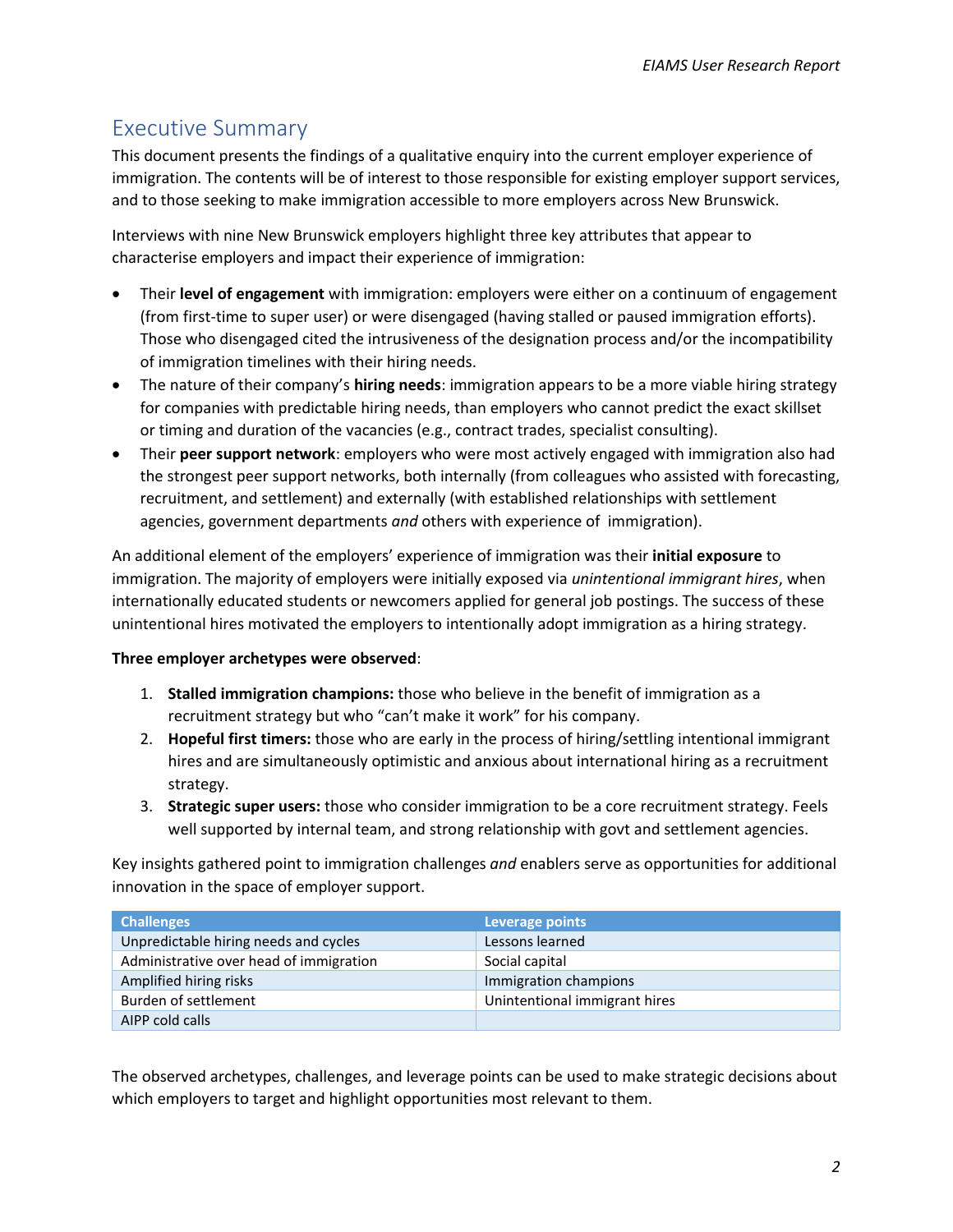## Introduction

The Employer Immigration Account Manager Service (EIAMS) was a service prototype that was created during the Economic Immigration Lab. It was created in response to the following design challenge:

1. *"How might we help small NB recruiters to navigate the immigration process effectively?"*

The intention was that EIAMS would act as a new, direct and dedicated point of contact within Population Growth.

In an effort to better understand the current employer experience of using immigration as a strategy to address difficult-to-fill job vacancies, we carried out interviews with a subset of the employers who had been invited to use the EIAMS service.

This report highlights the key insights raised by the interviews and points to several opportunities for further innovation in the space of improving the employer experience of immigration and increasing the use of immigration by small to medium employers in New Brunswick.

## Methods

In order to better understand the employer experience of using immigration as a strategy to address difficult-to-fill job vacancies, we carried out in-depth semi-structured qualitative interviews with a subset of employers who had been invited to use the EIAMS prototype service. We interviewed nine employers in total, of varying size and degree of engagement with the service.

The interview data was subjected to inductive analysis via the affinity diagramming method. Through the analysis, several themes emerged. The emergent themes were then used to characterise attributes of employers and their experiences of immigration. These attributes were then used to construct three employer personas, evidence-based employer archetypes that can be used as a lens to consider which employers are supported by current services and where there are opportunities to better support others. More generally, the personas can be used to prioritise and inform the design of future services and guide additional user-centred design activities.

## Findings

Those employers who had engaged with the EIAMS service expressed high satisfaction with the service that had been provided, best exemplified by the following testimonial:

*What the pilot or Matthew provides to us is he's our go to person for anything to do with the Atlantic Immigration Pilot Project. Any questions I have he's the person I go to. He's my person at the government that if I have any questions, if I have any concerns ... He may not always not have the answers right away but he always gets them for me. He's our frontline and he's dedicated to us. [...]* 

*Because of the extraordinary support of New Brunswick's government and being able to call Matthew and work closely with Matthew, it has made it a much simple and smoother…hiring process, we're wanting people to settle in NB.*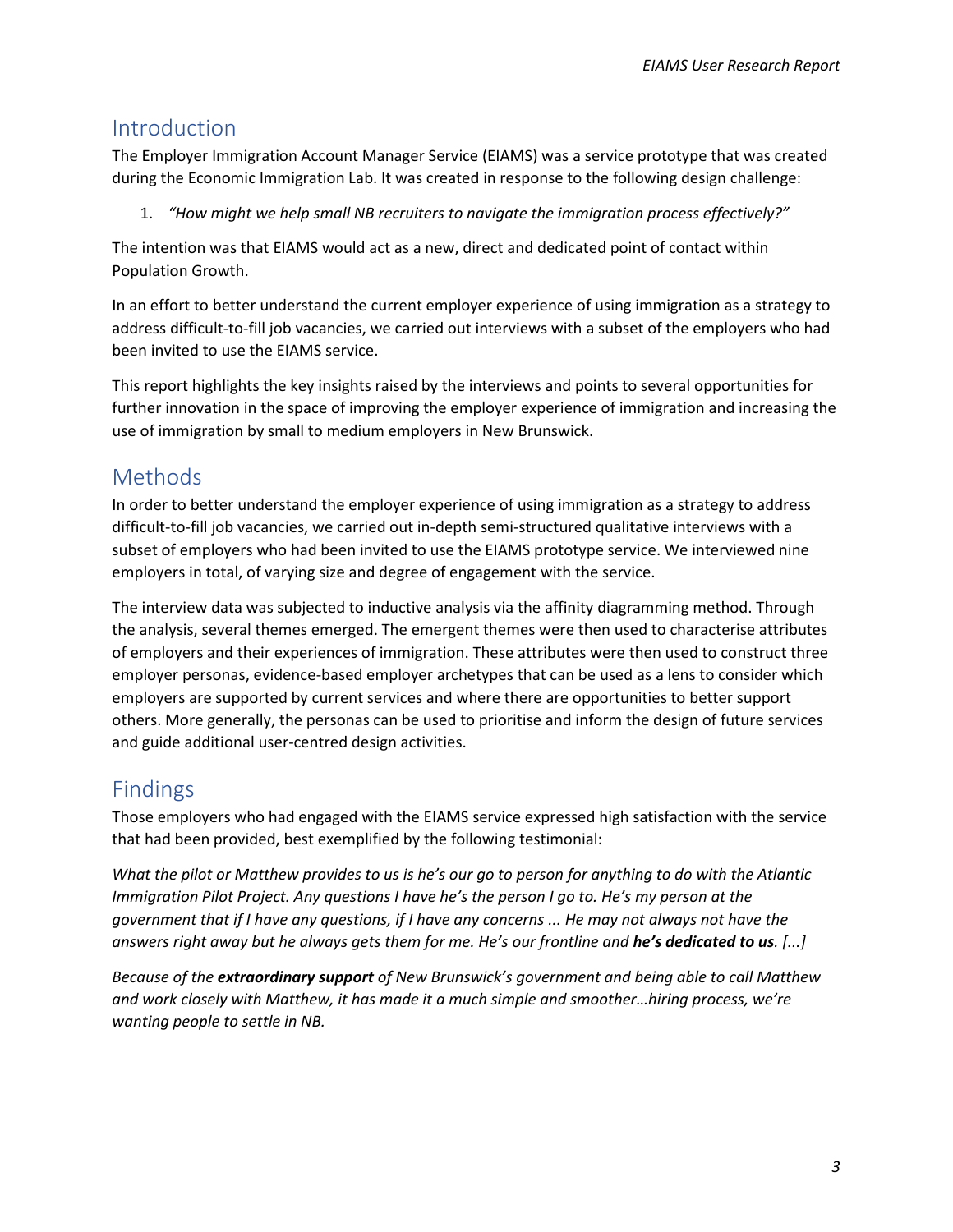More generally, three key attributes appear to characterise employers and impact their experience of immigration:

- Their **level of engagement** with immigration: employers were either on a continuum of engagement (from first-time to super user) or were disengaged (having stalled or paused immigration efforts). Those who disengaged cited the intrusiveness of the designation process and/or the incompatibility of immigration timelines with their hiring needs.
- The nature of their company's **hiring needs**: immigration appears to be a more viable hiring strategy for companies with predictable hiring needs, than employers who cannot predict the exact skillset or timing and duration of the vacancies (e.g., contract trades, specialist consulting).
- Their **peer support network**: employers who were most actively engaged with immigration also had the strongest peer support networks, both internally (from colleagues who assisted with forecasting, recruitment, and settlement) and externally (with established relationships with settlement agencies, government departments *and* other employers who also had experience with immigration).

An additional element of the employers' experience of immigration was their **initial exposure** to immigration. The majority of employers were initially exposed via *unintentional immigrant hires*, when internationally educated students or newcomers applied for general job postings. The success of these unintentional hires motivated the employers to intentionally adopt immigration as a hiring strategy.

The following sections introduce the personas that illustrate three emergent employer archetypes, the challenges they face, and the things that enable them to leverage immigration.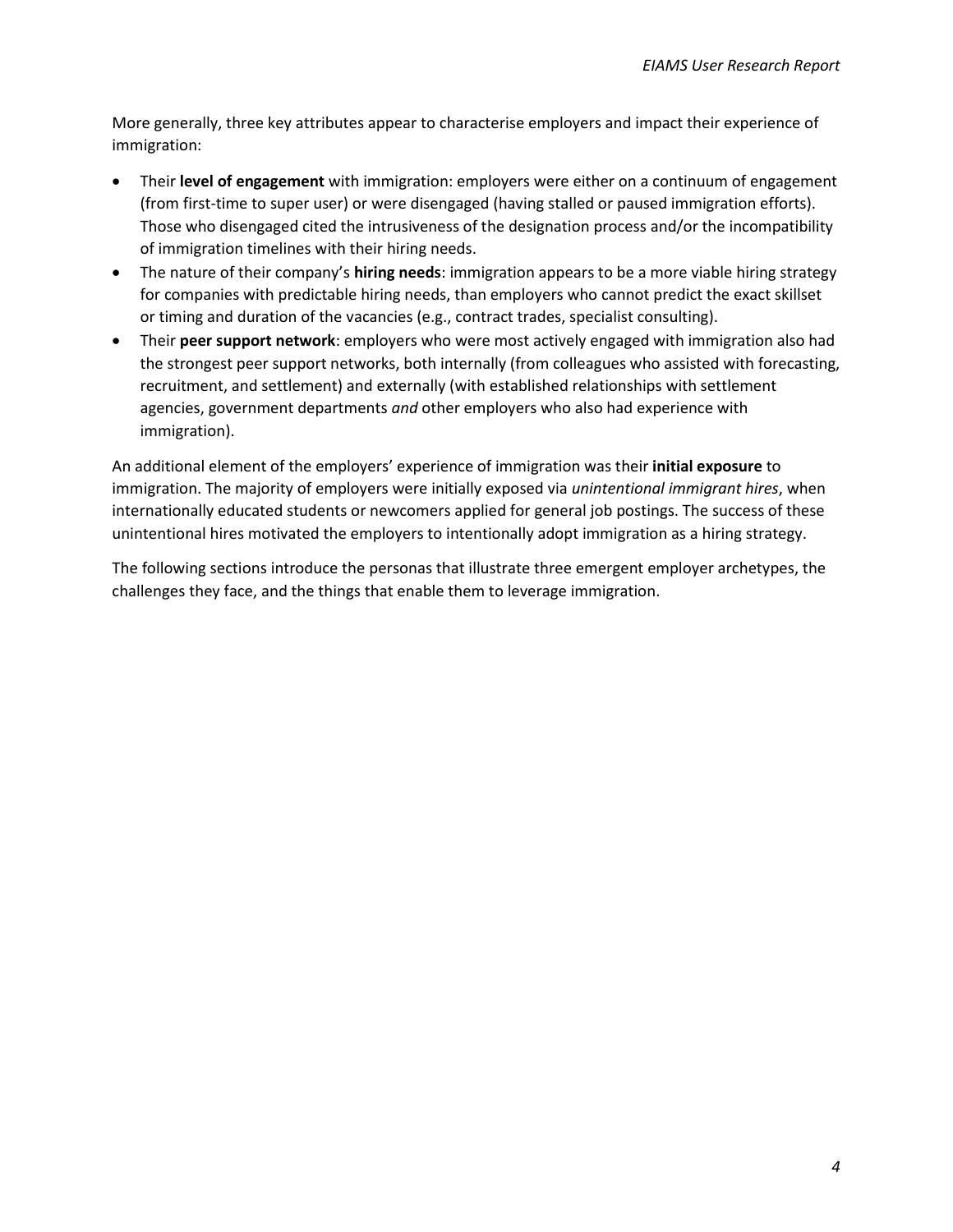## Pete Spencer – Stalled Immigration Champion

*Believes in the benefit of immigration as a recruitment strategy but who "can't make it work" for his company.*

#### **Company** PS Construction

**Position** Operations Manager

#### **Hiring Needs**

Unpredictable Predictable

**Support Network**

## None

#### **Initial Exposure**

Unintentional immigrant hire

#### **Challenges**

Intrusive application process

Infeasible cost (time & money)

Unpredictable hiring needs

#### **Enablers**

None

#### **On immigration process…**

*I can't see a downside to immigration at all. As an employer, I wish…. I guess... there has to be an easy way for small to med business to take advantage of it. I wish I had the answers on how to do that but… with the pilot program, what I did read up on, and the forms I had to fill out, it was a fairly elaborate process just to be part of the pilot program. Where it broke down, was when they started asking for financial information […] we weren't comfortable giving away our information. We never will be.*

#### **On incompatible timelines…**

*It's hard for us to start hiring earlier, in terms of the risk of hiring people that we don't have an immediate need for…. You would be running a bench and it burns cash like crazy. If I knew that 50% of my pipeline needed X, then even then I could take a risk and hire to the bench. Knowing 2 weeks in a good situation or 8 weeks in a bad situation, but I just don't have that volume within a specific skillset that we can do that. It's too risky. It's too diverse.*

#### **On not proceeding with immigration…**

*We're still struggling. We're still not filling the positions that we need to have filled. And the people we do have are working more than they probably want to most weeks in order for us to keep up. We have had to turn work away because we don't have enough people. The growth strategy that we had. Without the people to do the work, you are basically just treading water. Not growing, but not sinking. But, we'd rather do what we do well, than take on work that we can actually handle.*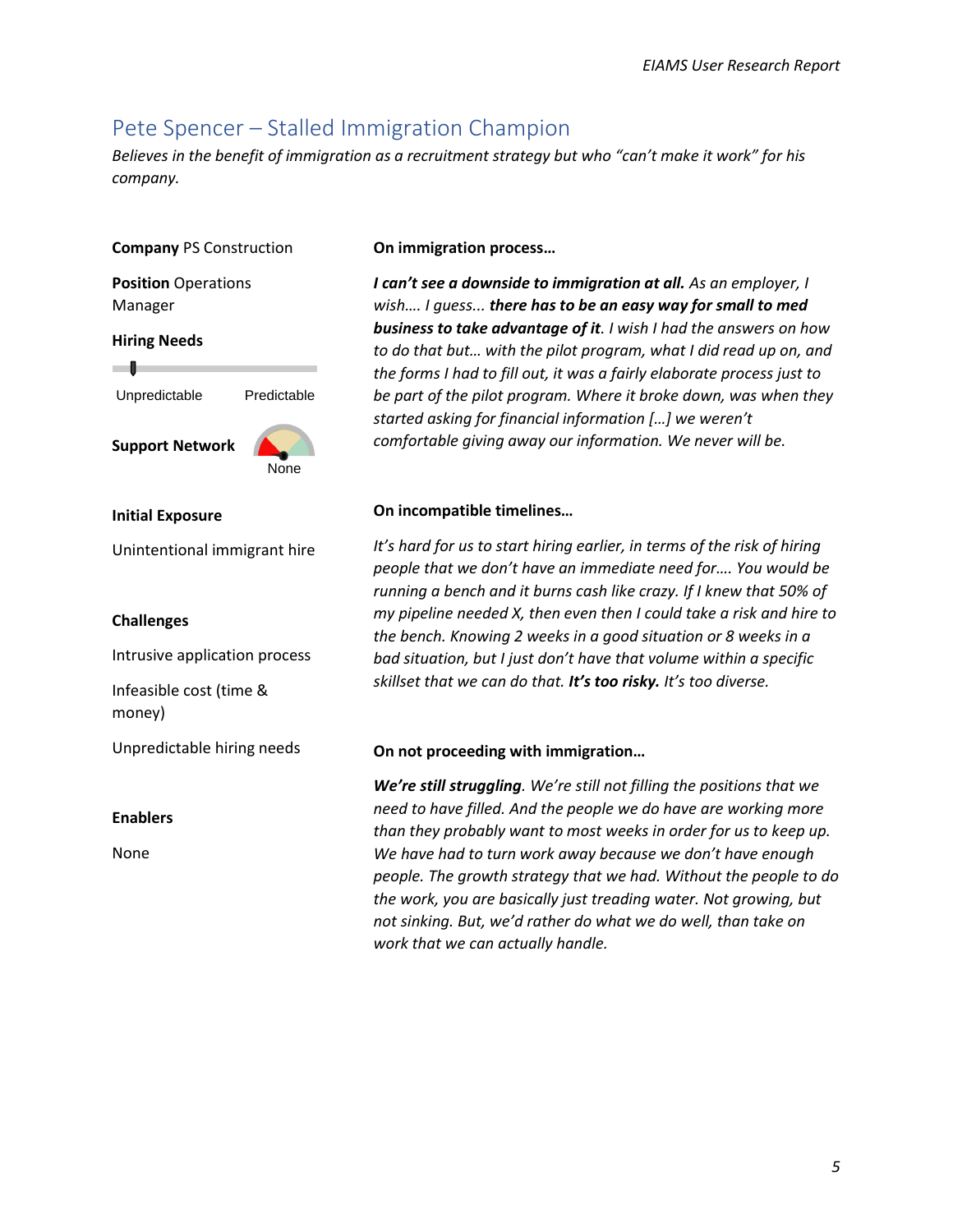## Taylor White – Hopeful First Timer

*Early in the process of hiring/settling intentional immigrant hires. Simultaneously optimistic and anxious about international hiring as a recruitment strategy*

#### **Company** White Fabrications

**Position** Operations Manager

#### **Hiring Needs**

Unpredictable Predictable

**Support Network**



#### **Initial Exposure**

Seeing other businesses hiring

#### **Challenges**

Upfront cost (time & money)

Knowing where to hire from

Risk of hiring unseen

Unpredictable timelines

Preparing for settlement

Overwhelming number of enquiries

#### **Enablers**

Knowing immigration has worked for others

Awareness of peers' settlement strategies

HR consultant

#### **On immigration process…**

*The whole process is a little scary, because you have to go through this whole process and you have never met them. So it's difficult to say if they're the right fit… and it's not a guarantee that the people from around here are the right fit, there's just a lot of extra process and extra steps in between.*

#### **On settlement…**

*It's a lot bigger job than… the mindset is… they're coming here to work, great. They come here and now they are part of society and paying taxes and that's wonderful. But there's a whole lot more to it than that. They come with just their suitcases, I'm going to have to find them a fully furnished flat or help them furnish. That's going to fall to me.*

#### **On motive to use immigration…**

*Of course I was in desperation mode when I finally got through the AIPP process. Things were super busy. The HR consultant asked me, 'what is your criteria for hiring' and I said 'please don't laugh at me but this is what I have come to… they need to breathe air, show up every day on time, and walk with purpose.' Those are my three things I'm looking for. And it's sad to say, but it's the truth. This day and age, just finding people who show up on time is a challenge.*

#### **On AIPP Cold Calls…**

*We are being bombarded with folks who are coming to ask because they know we are designated for the AIPP. We don't feel equipped to address the questions that are coming in.*

*I get the sense that there are people that are sending resumes to everyone on this list. 90% of the resumes I am getting sent are not related at all to our industry.*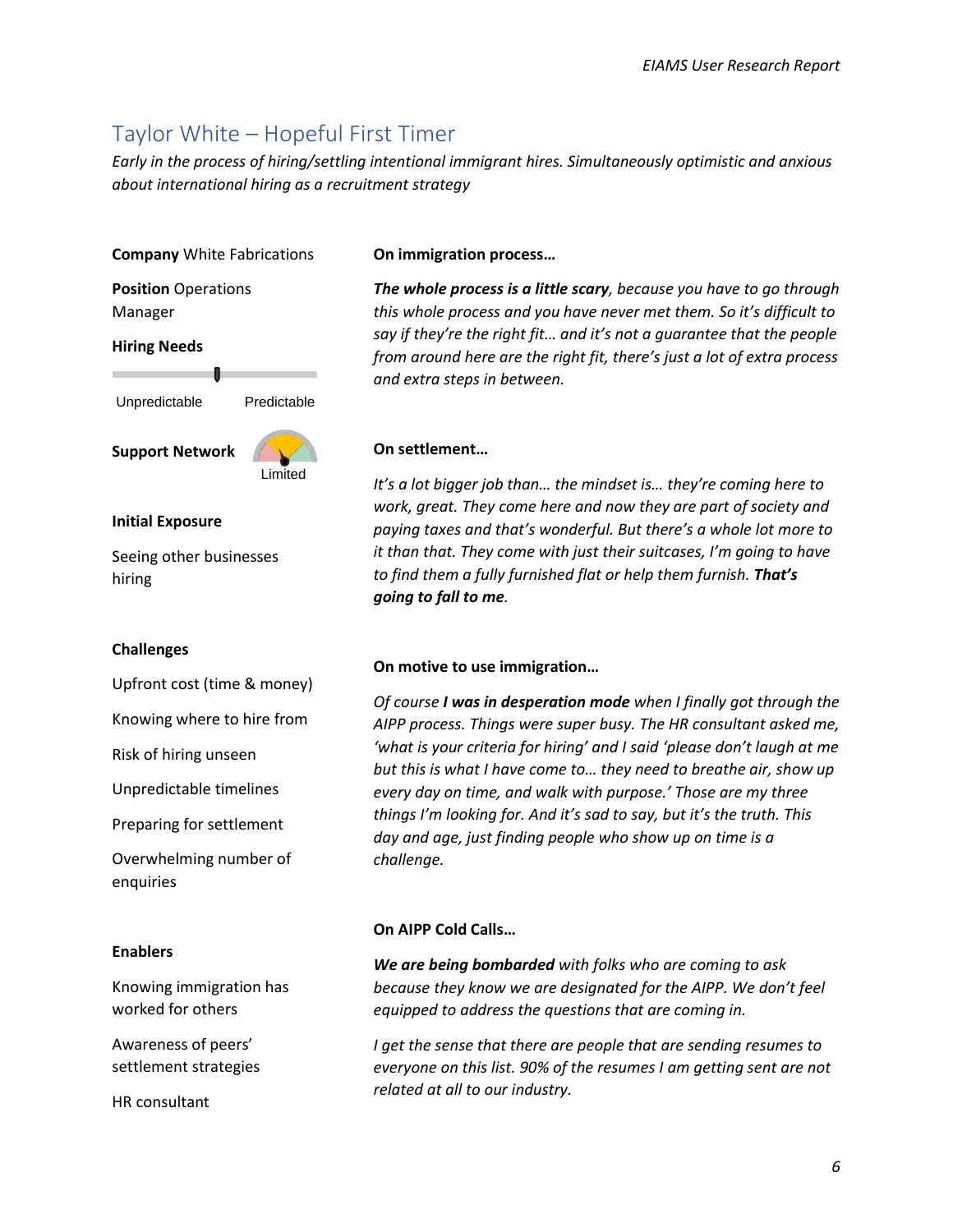## Jasmine Ng – Strategic Super User

*Considers immigration to be a core recruitment strategy. Feels well supported by internal team, and strong relationship with govt and settlement agencies.*

### **Company** Maritime Haulage

**Position** Director of HR

#### **Hiring Needs**



**Support Network**

Strong

 $\blacksquare$ 

#### **Initial Exposure**

International student hires

#### **Challenges**

*Overwhelming number of enquiries/applicants*

*Time required to support settlement* 

#### **Enablers**

*Team approach:*

- *- Internal*
- *- HR consultant*
- *- Immigration officers*
- *- Multicultural association*
- *- Peers*

*Internal tools & strategies:*

- *- Process flowchart*
- *- Facebook page*
- *- Social events*

#### **On immigration process…**

*We knew that immigration was not going to be a quick fix. We knew that this was something that would take time before we saw our return-on-investment and we were willing to invest our time on that.*

#### **On settlement…**

*We're trying to bring two new Canadians at a time, so that they don't have to go through the settlement process alone. Like, the training can take a month if not longer. We're trying to build relationships between the newcomers, so that at least they have someone to say, "I'm struggling with this".*

#### **On getting started…**

*Find a contact person in government, reach out to the multicultural association, and call other companies who have been using immigration. Find out best and worst practices. You can learn from other people's mistakes. You don't have to make those same mistakes.*

#### **On AIPP Cold Calls…**

*The emails from potential candidates are overwhelming. The amount of emails that you get from candidates on a daily basis. I would easily get 75 to 80 emails a day that I have to answer just in regards to the AIPP.*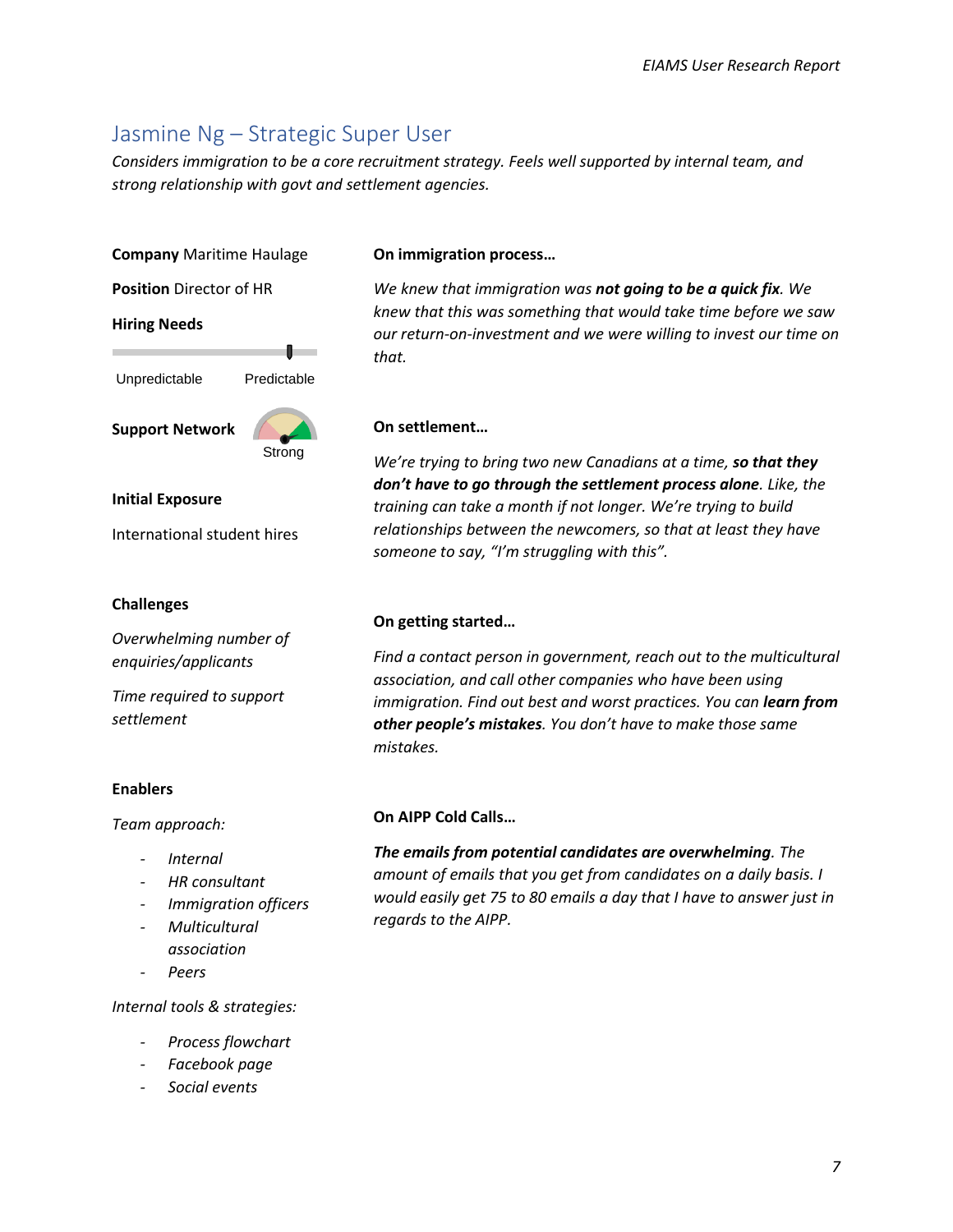## **Opportunities**

The insights gained into the employer experience of immigration point to several areas of opportunity for innovation:

- 1. How might we make immigration a viable option for companies with unpredictable hiring needs and cycles?
	- *- E.g., By reduce unpredictability, creating strategies to deal with unpredictability, and/or accelerating the hiring/immigration process…*
- 2. How might we minimise the administrative overhead for first-time employers?
	- *- E.g., By reducing amount of overhead, explaining rationale, and/or increasing services provided upfront (pre-designation)…*
- 3. How might we de-risk the hiring of immigrants?
	- *- E.g., By addressing actual or perceived risk, accelerating onboarding, reducing initial commitment, reducing cost, and/or increasing benefit…*
- 4. How might we increase the social capital of SMEs to better support their journey of finding, hiring, and/or settling immigrants?
	- *- E.g., Via business peers, community, and/or immigration mentorship…*
- 5. How might we reduce the burden of AIPP cold calls?
	- *- E.g., By reducing number, standardising messaging, rerouting, and/or collective harvesting…*
- 6. How might we leverage lessons learned for employers of various scale, immigration expertise, and complexity of hiring needs?
	- *- E.g., Via toolkits, and/or community of practice…*
- 7. How might we reduce the burden of settlement for employers of various scales and resources?
	- *- E.g., Via community partnerships, and/or train the trainer models…*
- 8. How might we amplify the frequency of unintentional immigrant hires to promote immigration as a worthwhile recruitment strategy?
	- *- E.g., By raising profile of newcomers who are already in NB, and/or creating a "bumping ground" to increase chances of making social connections between employers and newcomers…*
- 9. How might we celebrate and bring attention to employers who are immigration champions?
	- *- E.g., Via awards, testimonials, and/or general media coverage…*